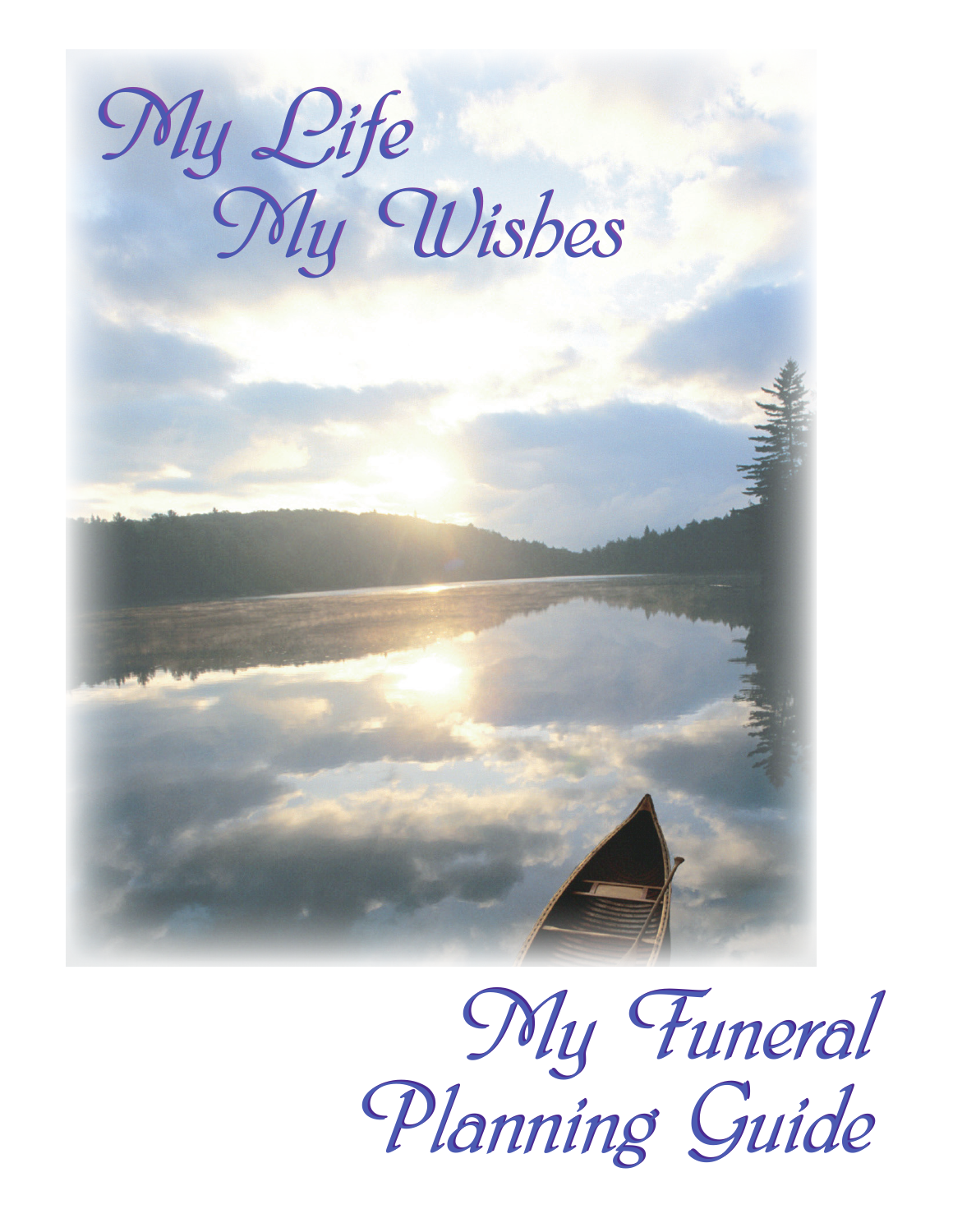*My Background*

| <b>Full Name:</b>                                                                                                                                                                                                             |
|-------------------------------------------------------------------------------------------------------------------------------------------------------------------------------------------------------------------------------|
| <b>Street Address:</b>                                                                                                                                                                                                        |
| State:                                                                                                                                                                                                                        |
| Zip:                                                                                                                                                                                                                          |
|                                                                                                                                                                                                                               |
|                                                                                                                                                                                                                               |
| <b>Social Security Number:</b><br><u> 1980 - Andrea Andrew Maria (h. 1980).</u>                                                                                                                                               |
| Date of Birth:<br><u> 1980 - Johann Barn, amerikan besteman besteman besteman besteman besteman besteman besteman besteman besteman</u>                                                                                       |
| Place of Birth:                                                                                                                                                                                                               |
| Sex:                                                                                                                                                                                                                          |
|                                                                                                                                                                                                                               |
| Occupation: Designation Contract Contract Contract Contract Contract Contract Contract Contract Contract Contract Contract Contract Contract Contract Contract Contract Contract Contract Contract Contract Contract Contract |
| Employer:<br><u> 1989 - Johann Stein, mars an de Frankrik (f. 1989)</u>                                                                                                                                                       |
| <b>Business:</b>                                                                                                                                                                                                              |
| Years Employed:                                                                                                                                                                                                               |
|                                                                                                                                                                                                                               |
|                                                                                                                                                                                                                               |
| <b>Military Serial or Regimental Number:</b>                                                                                                                                                                                  |
| Rank:                                                                                                                                                                                                                         |
| Places and Dates of Service: Manual Assembly Places and Dates of Service:                                                                                                                                                     |
| War Record:                                                                                                                                                                                                                   |
|                                                                                                                                                                                                                               |
| Education:                                                                                                                                                                                                                    |
| <b>Titles / Designations:</b><br><u> 1980 - Andrea Andrew Maria (h. 1980).</u>                                                                                                                                                |
| <u>Club / Lodge Memberships:</u>                                                                                                                                                                                              |
| <b>Volunteer Associations:</b>                                                                                                                                                                                                |
|                                                                                                                                                                                                                               |
| <b>Marital Status:</b>                                                                                                                                                                                                        |
| Maiden Name:                                                                                                                                                                                                                  |
|                                                                                                                                                                                                                               |
| Name of Spouse:                                                                                                                                                                                                               |
| Date of Marriage:                                                                                                                                                                                                             |
|                                                                                                                                                                                                                               |
| Father's Name:                                                                                                                                                                                                                |

| <b>Father's Place of Birth:</b> |  |
|---------------------------------|--|
| Mother's Maiden Name:           |  |
| Mother's Place of Birth:        |  |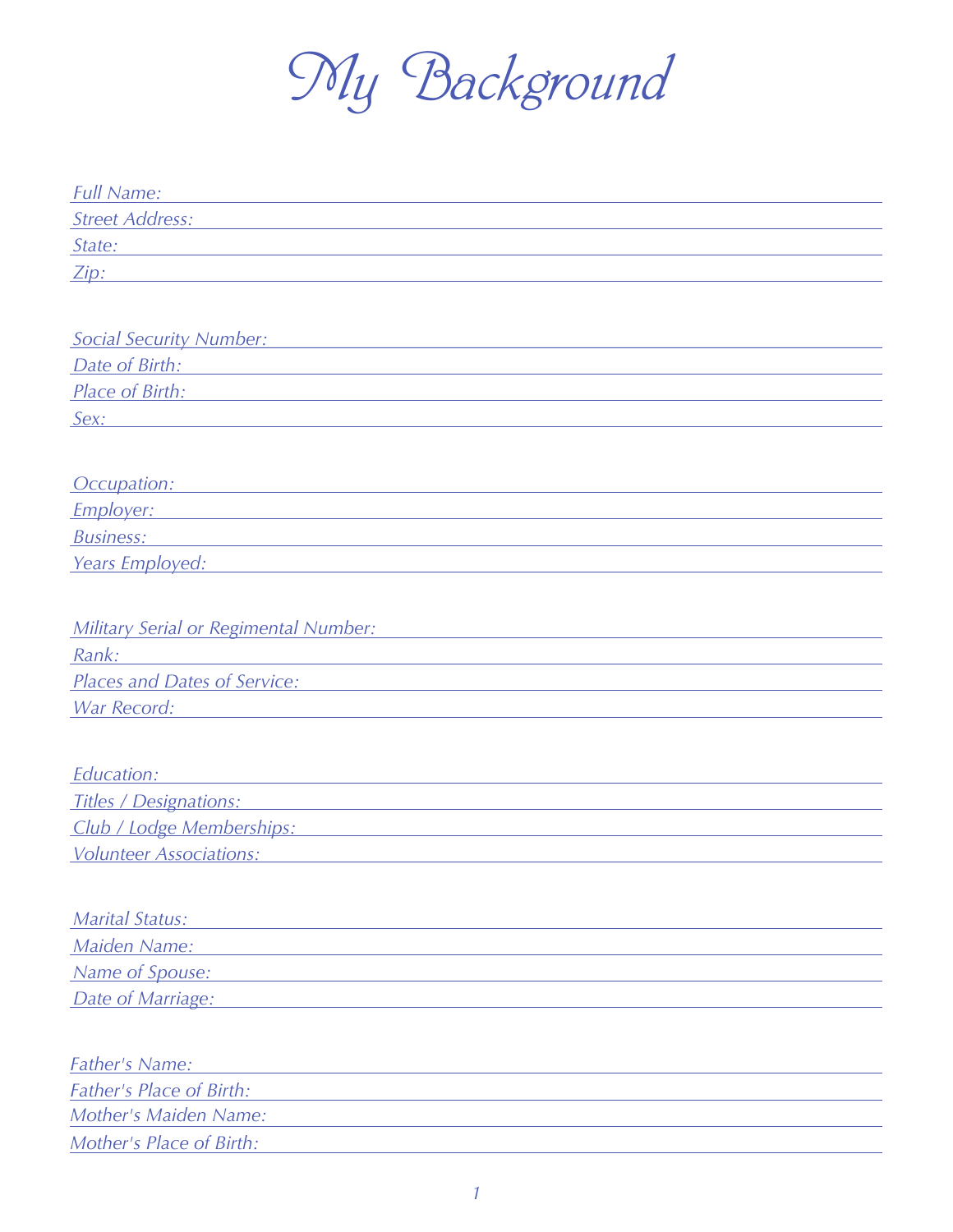*My Family*

| My Children                  |
|------------------------------|
|                              |
|                              |
|                              |
| <b>Special Instructions:</b> |
| My Siblings                  |
|                              |
|                              |
| <b>Special Instructions:</b> |
| My Extended Family           |
|                              |
|                              |
| <b>Special Instructions:</b> |
| My Special Friends           |
|                              |
|                              |
| <b>Special Instructions:</b> |
| My Pets                      |
|                              |
|                              |
| <b>Special Instructions:</b> |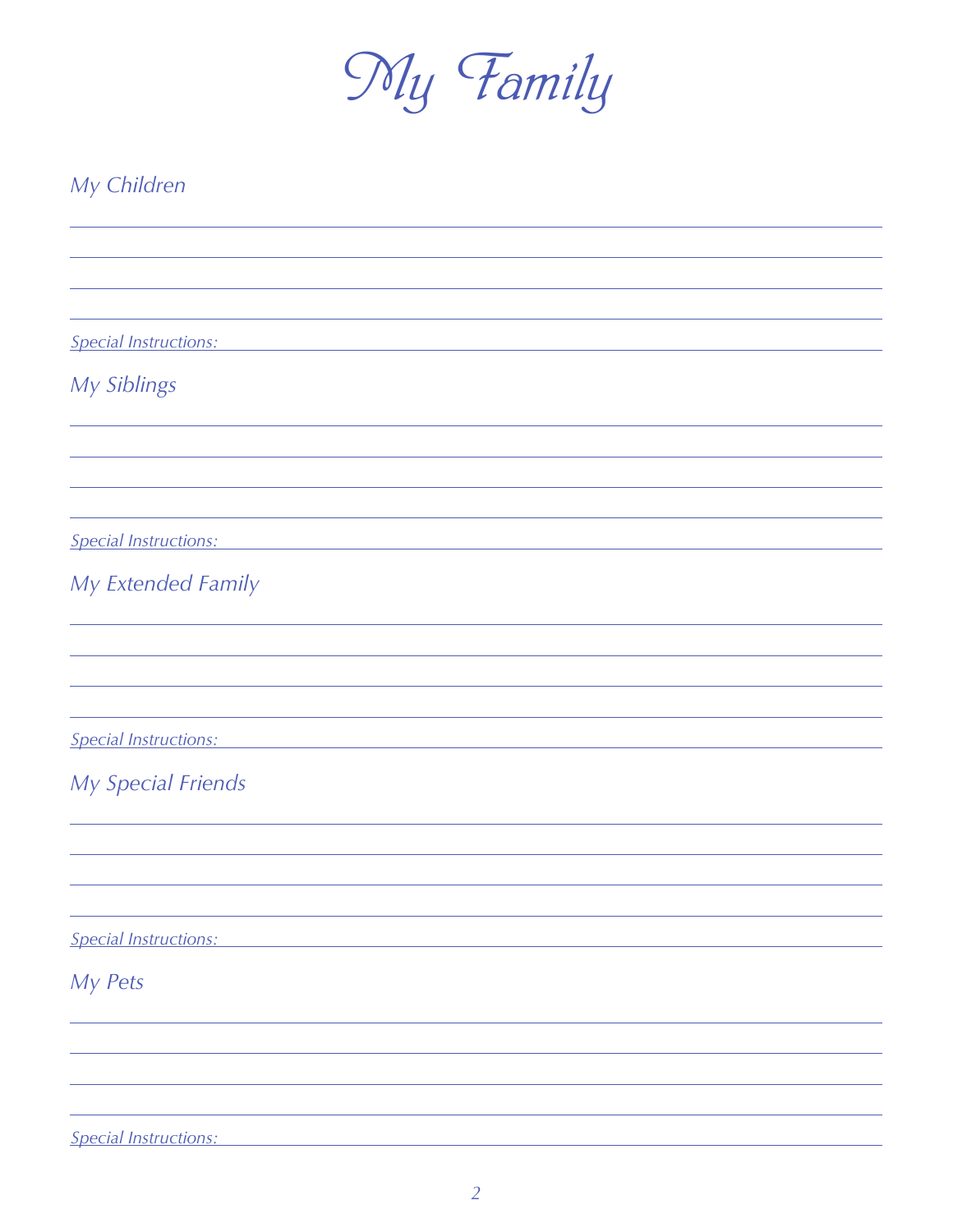*My Life*

## *My Accomplishments*

*My Favorite Memories*

*My Religious Affiliation / My Church*

*My Organizations / Clubs*

*My Hobbies and Interests*

*My Favorite Writings, Scriptures, Music*

*My Memorial Service Should Express*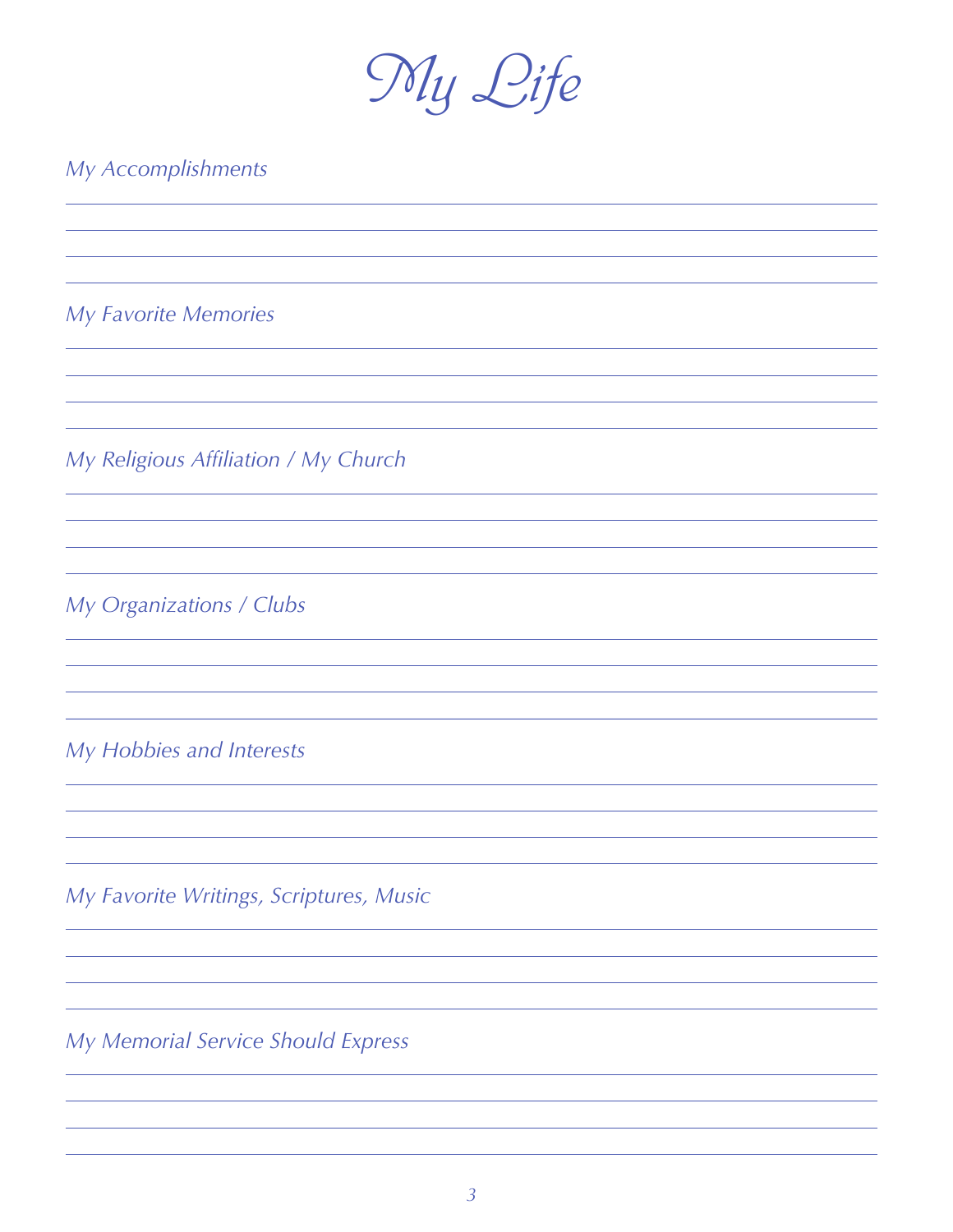

| <b>Preferred Funeral Home:</b> |  |
|--------------------------------|--|
| Place of Service:              |  |
| Type of Service:               |  |
| <b>Special Requests:</b>       |  |

*Clergy / Layperson: Reading / Scripture Selections: Music: Flowers:*

*Lodge, Society or Organization Present: Veteran's Flag - Folded or Draped: Clothing: Jewelry / Glasses:*

*Casket - Wood, Copper, Bronze or Steel: Open or Closed Casket: Outer Burial Container - Copper, Bronze, Steel or Concrete: Pallbearers:*

| Urn - Bronze, Wood, Marble or Other:               |  |
|----------------------------------------------------|--|
| Memorial Service Prior to or After Cremation:      |  |
| Memorial Service With or Without Cremated Remains: |  |
| <b>Disposition of Cremated Remains:</b>            |  |

| <b>Cemetery Name and Telephone:</b>    |  |
|----------------------------------------|--|
| <b>Memorial Service at Cemetery:</b>   |  |
| Burial / Mausoleum / Lawn Crypt Space: |  |
| <b>Alternative Disposition:</b>        |  |
|                                        |  |

| <b>Monument Type:</b>  |  |
|------------------------|--|
| <i>Material:</i>       |  |
| Size / Specifications: |  |
| Inscription:           |  |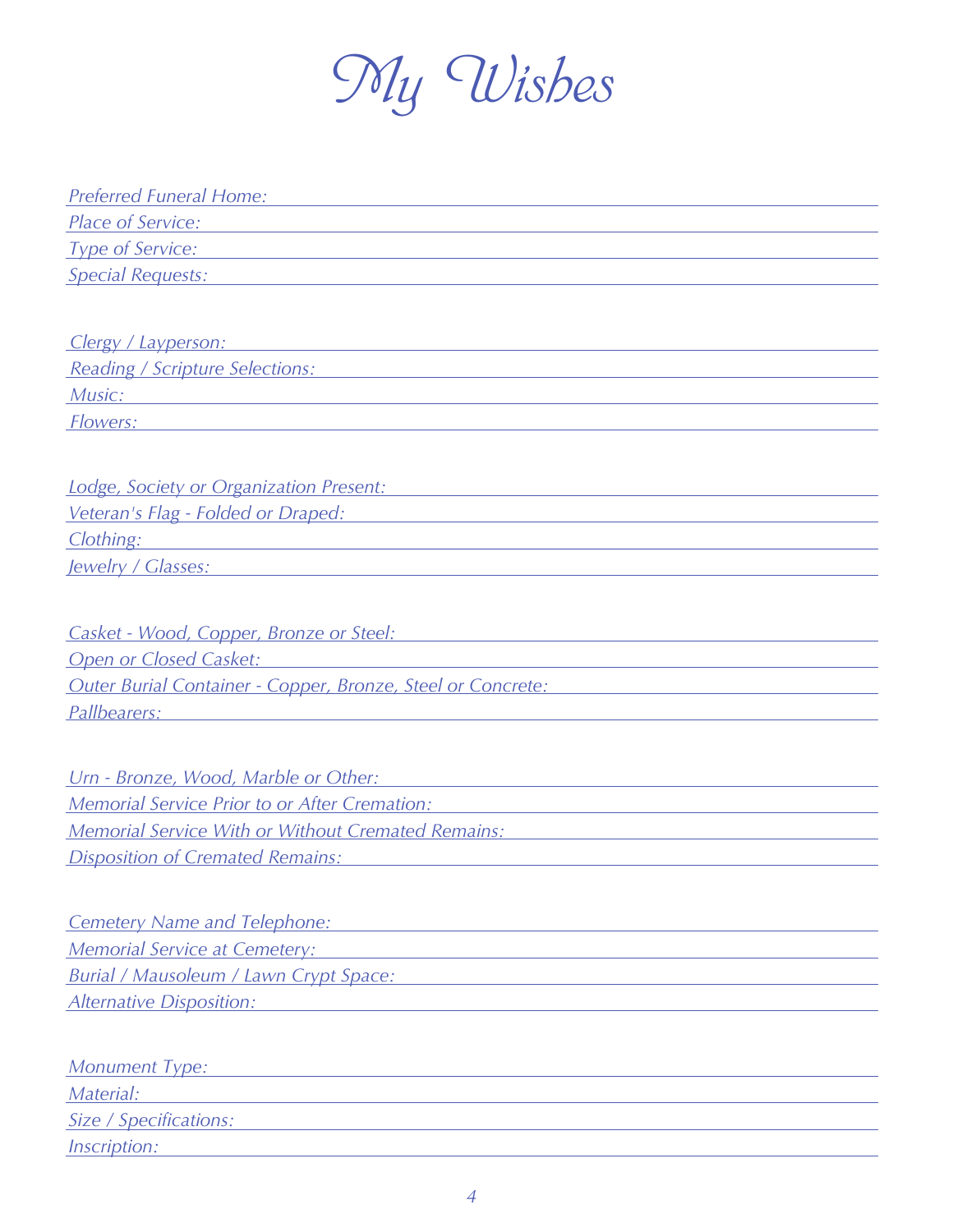*My Important Documents*

## *Will and Testament Insurance Policies Social Security Benefits Military Records / Veteran's Benefits Location: Special Instructions: Attorney: Location: Insurance Company: Policy/Certificate Number: Benefit Amount: Purpose: Location: Safe Deposit Box Location: Location: Contents: Details: 401K / Retirement Benefits Company: Keys: Contact: Details:*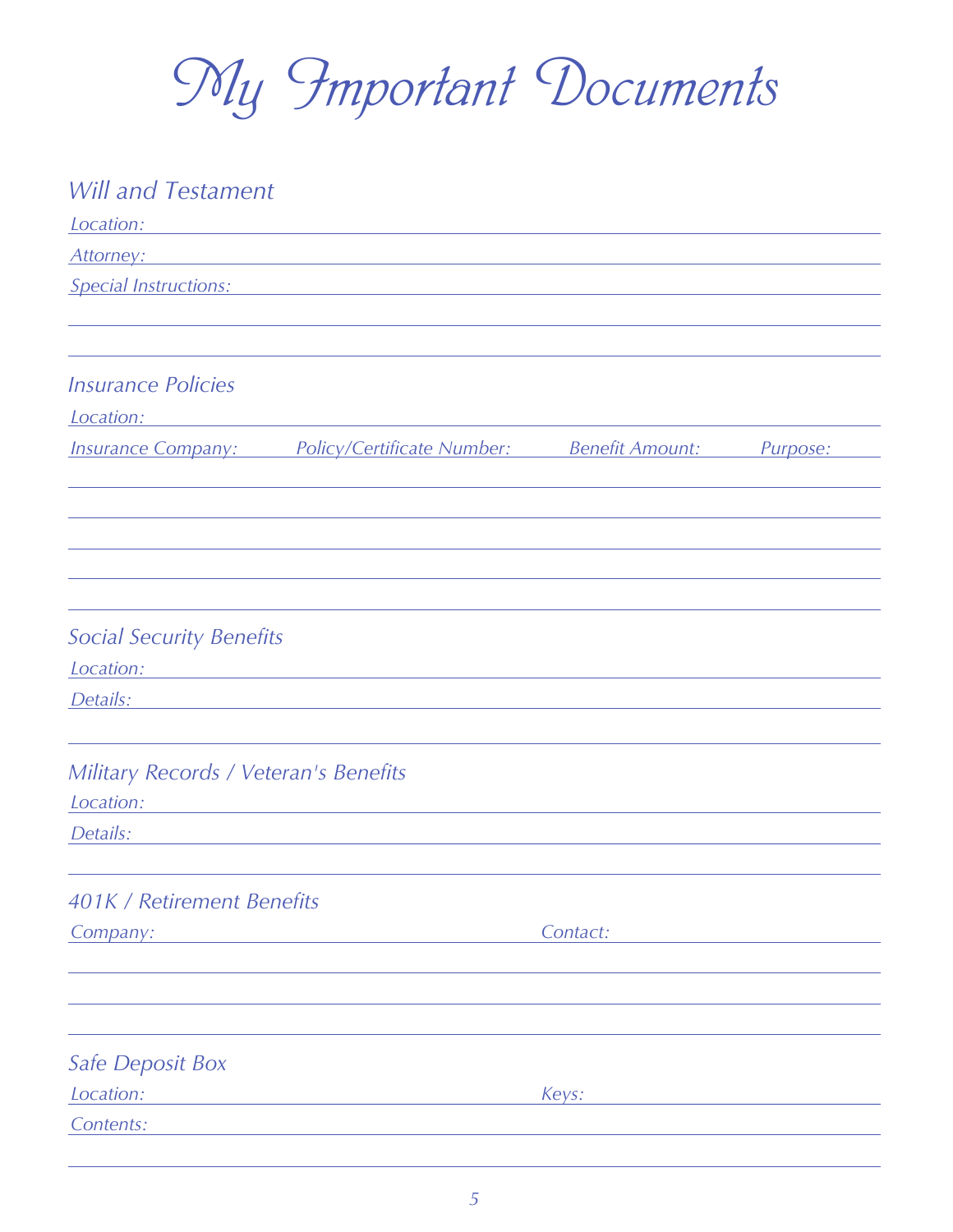## *My Important Documents*

| <b>Bank Accounts</b>                                                       |                                      |
|----------------------------------------------------------------------------|--------------------------------------|
| Location of Bank Statements:                                               |                                      |
| Bank Name/Address:<br><b>Account Number:</b>                               | Type of Account: Name(s) on Account: |
|                                                                            |                                      |
|                                                                            |                                      |
|                                                                            |                                      |
|                                                                            |                                      |
|                                                                            |                                      |
| Stocks, Bonds, Mutual Funds                                                |                                      |
| Location:<br><u> 1980 - Johann Barn, mars an t-Amerikaansk politiker (</u> |                                      |
| Details:                                                                   |                                      |
|                                                                            |                                      |
| <b>Miscellaneous Assets</b>                                                |                                      |
| Location:                                                                  |                                      |
| Details:                                                                   |                                      |
|                                                                            |                                      |
|                                                                            |                                      |
| Deeds / Mortgages<br>Location:                                             |                                      |
| Details:                                                                   |                                      |
|                                                                            |                                      |
|                                                                            |                                      |
| <b>Automobile Titles / Records</b>                                         |                                      |
| Location:                                                                  |                                      |
| Details:                                                                   |                                      |
|                                                                            |                                      |
| <b>Tax Returns and Records</b>                                             |                                      |
| Location:                                                                  |                                      |

*Details:*